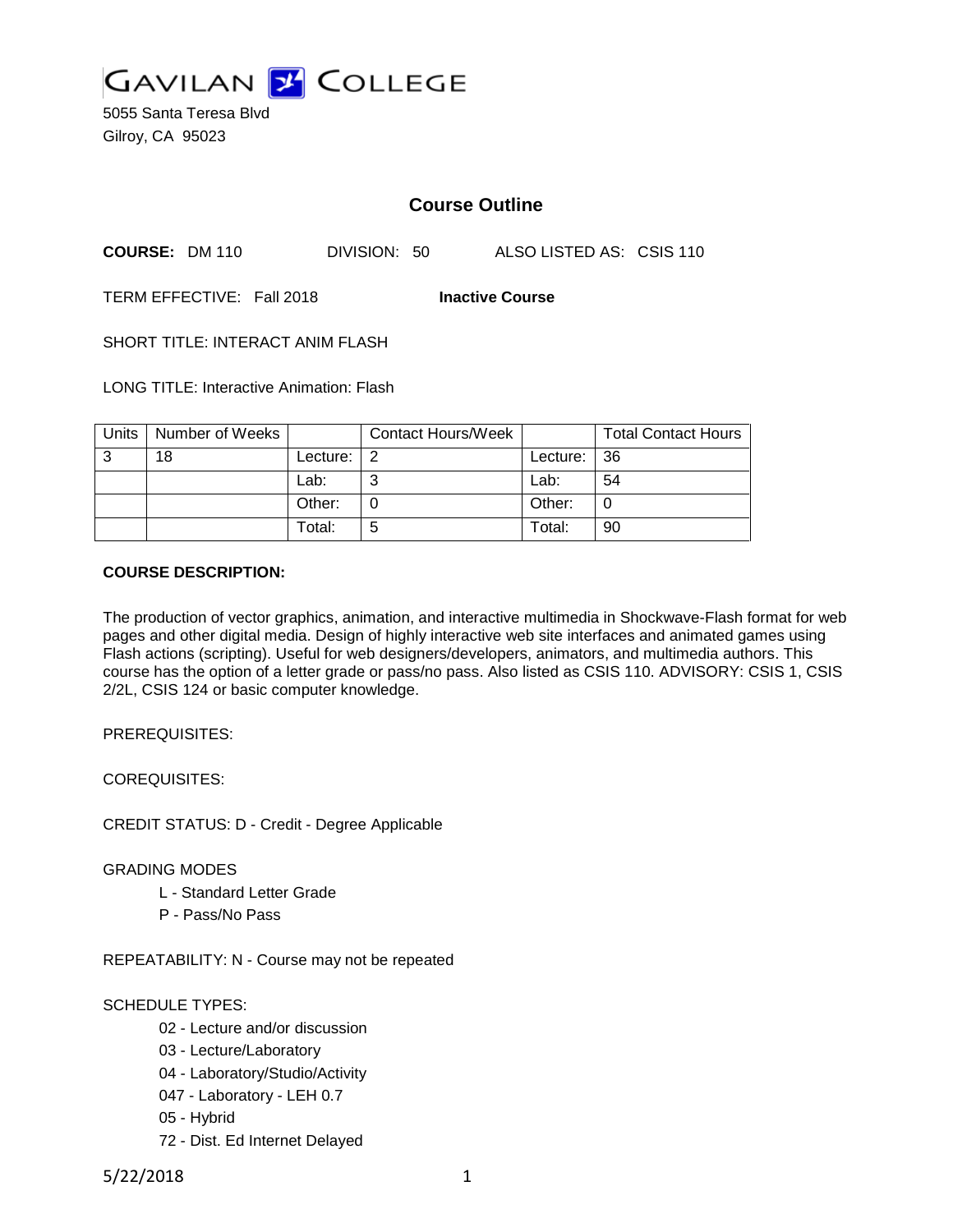73 - Dist. Ed Internet Delayed LAB 737 - Dist. Ed Internet LAB-LEH 0.7

#### **STUDENT LEARNING OUTCOMES:**

1. The student will be able to analyze requirements for website interfaces, web marketing banners, and interactive games, then using animation software, design and produce animation for actual use on the World Wide Web and other digital media.

# CONTENT, STUDENT PERFORMANCE OBJECTIVES, OUT-OF-CLASS ASSIGNMENTS

Inactive Course: 05/14/2018

Students repeating this class will have a chance to improve their skills under the supervision of an instructor. Repetition will especially be useful when the software has changed or new software applications are used in the class.

-----

WEEK HOURS CONTENT:

1 2 Lecture: Introduction to animation concepts and Flash 5:

Use of the drawing tools; concept of vector drawing,

overlay levels, and objects.

3 Lab assignment: Do tutorial-lessons 1-5 in Flash help menu.

4 Homework: Read chapter on the tools of Flash. Draw a scene on paper to bring to class and recreate in Flash. Start reading about

2 2 Lecture: Scenes, symbols and grouping. Use and attributes of layers. File types.

3 Lab assignment: Draw a scene using Flash 5 drawing tools. Finish tutorial-lessons 1-5 in Flash help menu.

4 Homework: Read about Flash scenes, symbols, layers, and grouping. Find a photo or paint a picture to scan for next class.

3 2 Lecture: Importing/exporting graphics. Bitmap tracing and manipulation.

3 Lab assignment: Import bitmapped picture. Edit and convert to vector-based objects.

4 Homework: Study file types. Draw a simple storyboard of a bouncing ball to bring to next class.

4 2 Lecture: Storyboarding. Frames/timeline concepts. Introduction to Flash 5 animation: frame by frame animation and tweening. Reverse sequence and other modifiers.

3 Lab assignment: Do bouncing ball example as a frame by frame animation where ball tavels from top of

screen to bottom, squashes then, moves back up.

Recreate animation using tweening.

4 Homework: Expand storyboard of bouncing ball to include a forward motion. Study keyframes, tweening, and

5/22/2018 2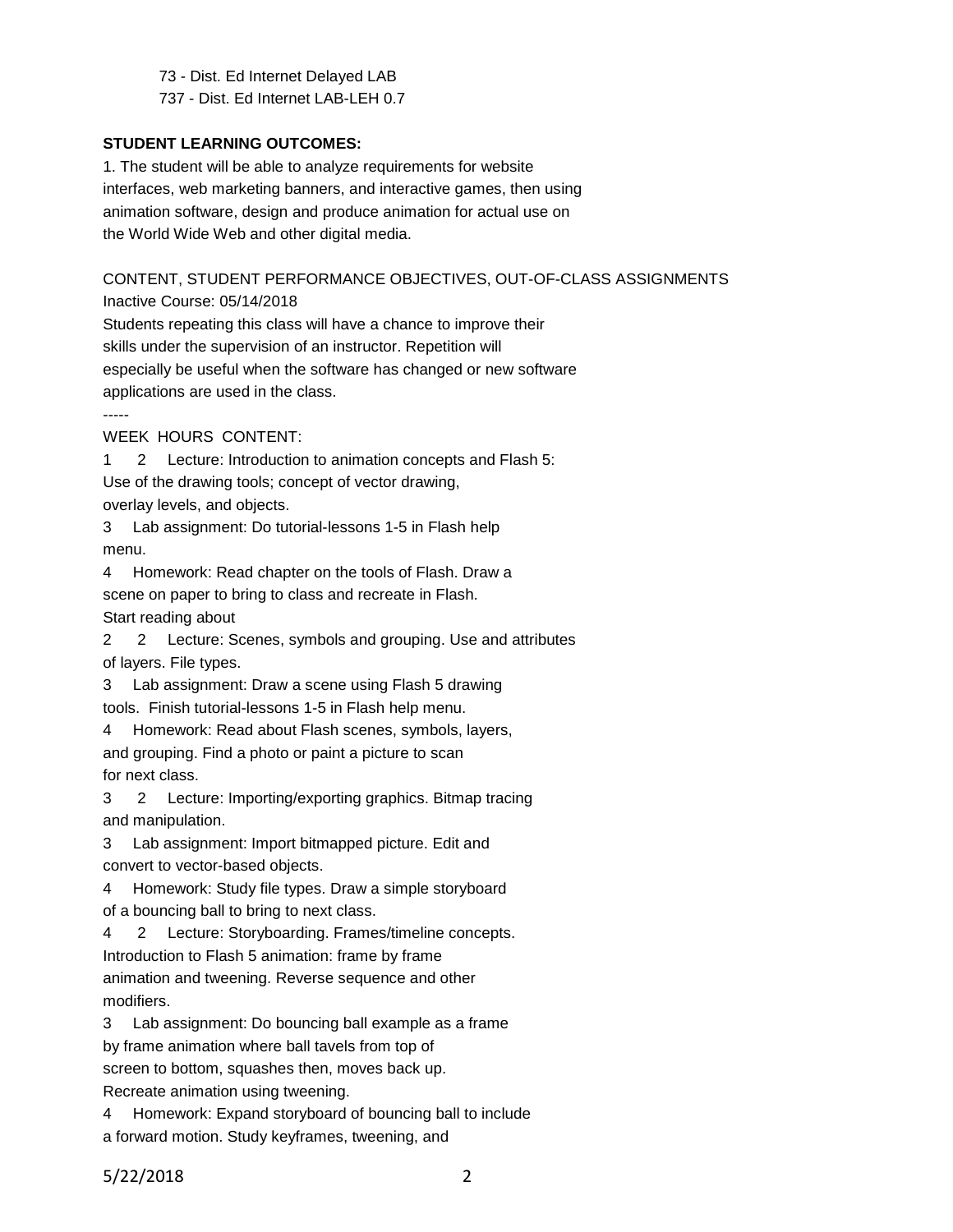animation sequences.

5 2 Lecture: Advanced animation techniques: motion paths and

shape or vector animation.

3 Lab assignment: Draw a simple car and make it move over a mountain range then crash into a cliff.

4 Homework: Start project PF1: Design and storyboard a 'splash' screen. Tour the internet for splash screens examples and bring two URLs to next class. Study advanced animation techniques.

6 2 Lecture: Masking, exporting as different file types, including shockwave Flash player types.

3 Lab assignment: Make a simple mask for the windows of the car in the previous assignment so that the background shows through. Export file to a Flash player file and a GIF animation for use on a web page. Continue work on Splash screen.

4 Homework: For all the file types that Flash can export come up with an example use for each file type. Bring the list to the next class. Also, find a soundtrack for the splash screen and bring the CD ROM or cassette to the next class. Study masking and sound file types.

7 2 Lecture: Sound file types (MP3, AIF, Wav, etc.) and their use. Importing sound files and basic sound design using Flash.

3 Lab assignment: Record and import a sound to include in the splash screen project. Finish splash screen (project PF1).

4 Homework: Study sound file types and waveforms. For each computer platform list the best file types and bring to next class.

8 2 Lecture: 'Movie clip' symbols. Types and design considerations of web page banner ads.

3 Lab assignment: Construct a rotating wheel, then add a pair to previous Lab assignment of car moving over mountains.

4 Homework: Conceptualize and storyboard project PF2: Animated ad banner for use on a web page. Study movie clip concepts and bring two conceptual examples to next class.

9 2 Lecture: Using Flash on the Web. Flash web examples. Publishing formats, html settings and download times.

3 Lab assignment: Work on banner project PF2. Embed into web page. And upload to site and view in a browser.

4 Homework: Study all the available Flash publishing parameters. Go to Shockwave.com and find a game that you like. Bring the URL to class.

10 2 Lecture: Intro to Flash 'Button' symbols and their frames. Use of movie clips for button animation.

5/22/2018 3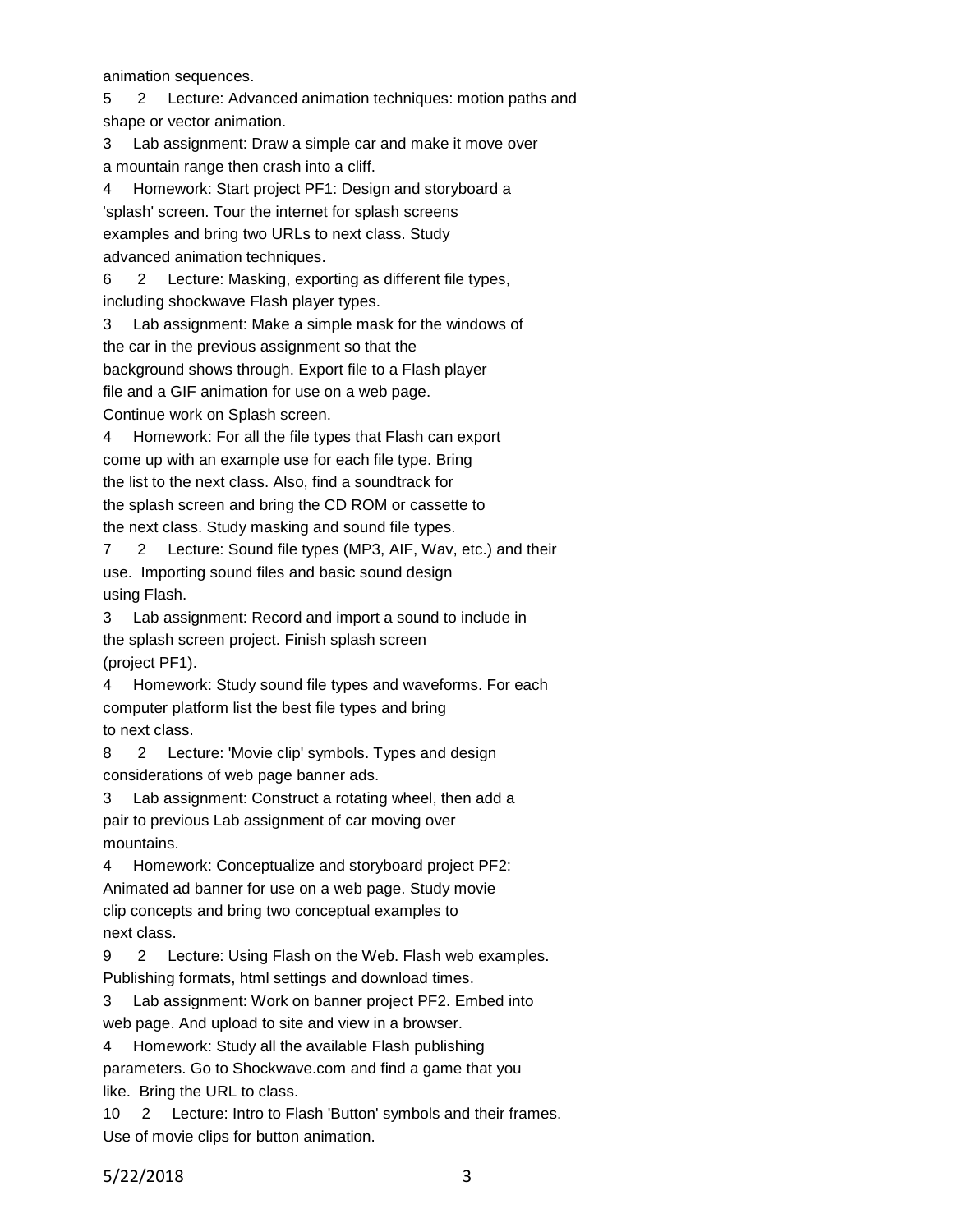3 Lab assignment: Design basic and animated rollover buttons with sound and movie clips.

4 Homework: Study button symbol concepts. Conceive and Storyboard a very simple tow scene animation controlled by buttons. Bring it to next class.

11 2 Lecture: The concept of symbol's 'Instance.' Intro to Flash frame and button Actions such as 'go to frame' or 'go to scene.'

3 Lab assignment: Exercise: Contruct your simple two scene interactive animation.

4 Homework: Search the internet for good user interfaces.

Find two examples that you like and prepare to discuss these in class next week.

12 2 Lecture: More actions especially for web navigation, URL action commands.

3 Lab assignment: Recreate the instructors Flash menu example for loading URLs.

4 Homework: Storyboard and flow chart Project PF3: Design a frame-based menu for a web site. Bring to next class.

Study simple Flash actions that pertain to the web.

13 2 Lecture: More use of Flash for web navigation: URL commands & Targets.

3 Lab assignment: Finish PF3 (web frame menu).

4 Homework: Study pathnames, targets, and the concept of movie levels.

14 2 Lecture: Controlling movies and movie clips control via buttons and actions. Concept of movie levels and unloading.

3 Lab assignment: Recreate instructors movie clip and movie level example.

4 Homework: Project PF4: Design, storyboard, and produce a Flash Web site with hierarchical menus.

15 2 Lecture: More movie level concepts and catchup.

3 Lab assignment: Work on project PF4 (hierarchical web menu).

4 Homework: Go to Shockwave.com and find a game that appeals to you. Either simplify or create your own game for implementing in Flash.

16 2 Lecture: More Flash navigation. Intro to simple game design.

3 Lab assignment: Finish web menu project. Recreate instructor's simple Flash game.

4 Homework: Project PF5, Design, flow chart, and

storyboard a simple game.

Study advanced Flash actions.

17 2 Lecture: Advanced Flash actions such as random, etc.

3 Lab assignment: Produce project PF5 (a simple game).

4 Homework: Study for final exam.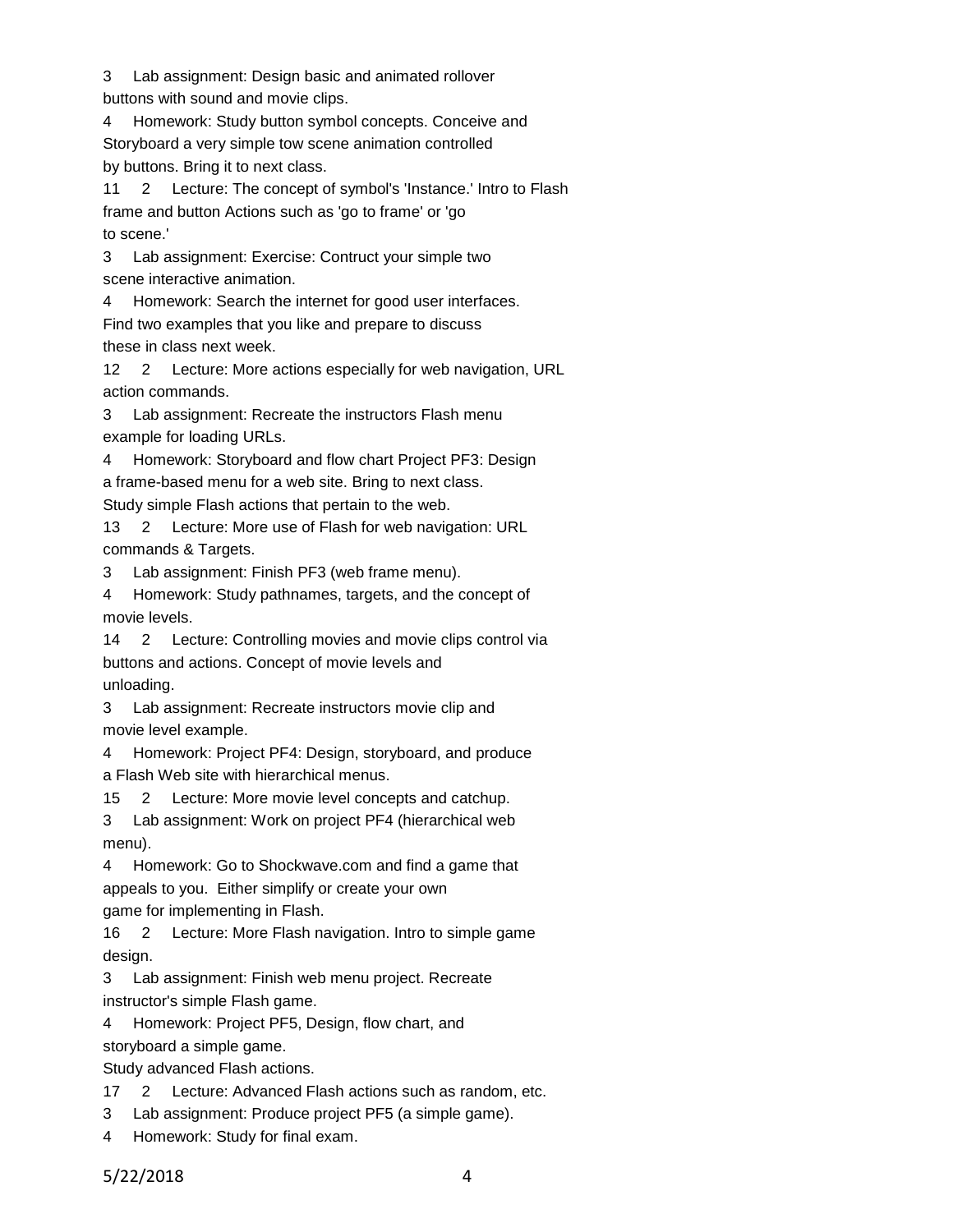18 3 Final EXAM!!! And project presentation. ASSIGNMENTS:

See content.

#### **METHODS OF INSTRUCTION:**

Lecture, computer demonstration, web examples, and lab tutoring.

#### **METHODS OF EVALUATION:**

The types of writing assignments required: Written homework The problem-solving assignments required: Homework problems **Quizzes** Exams The types of skill demonstrations required: Class performance Performance exams Other: Lab Projects, both design and production. The types of objective examinations used in the course: Multiple choice True/false Matching items Completion Other category: None The basis for assigning students grades in the course: Writing assignments: 5% - 20% Problem-solving demonstrations: 10% - 20% Skill demonstrations: 30% - 60% Objective examinations: 10% - 40% Other methods of evaluation: 0% - 0%

### **REPRESENTATIVE TEXTBOOKS:**

Required: Katherine Ulrich, "Flash CS4 Professional ", Peachpit Press, 2008, or other appropriate college level text. ISBN: 0321502914 Reading Level of Text: 12, Verified by: dvt

#### **ARTICULATION and CERTIFICATE INFORMATION**

Associate Degree: GAV C1, effective 200470 CSU GE: IGETC: CSU TRANSFER: Transferable CSU, effective 200470 UC TRANSFER: Not Transferable